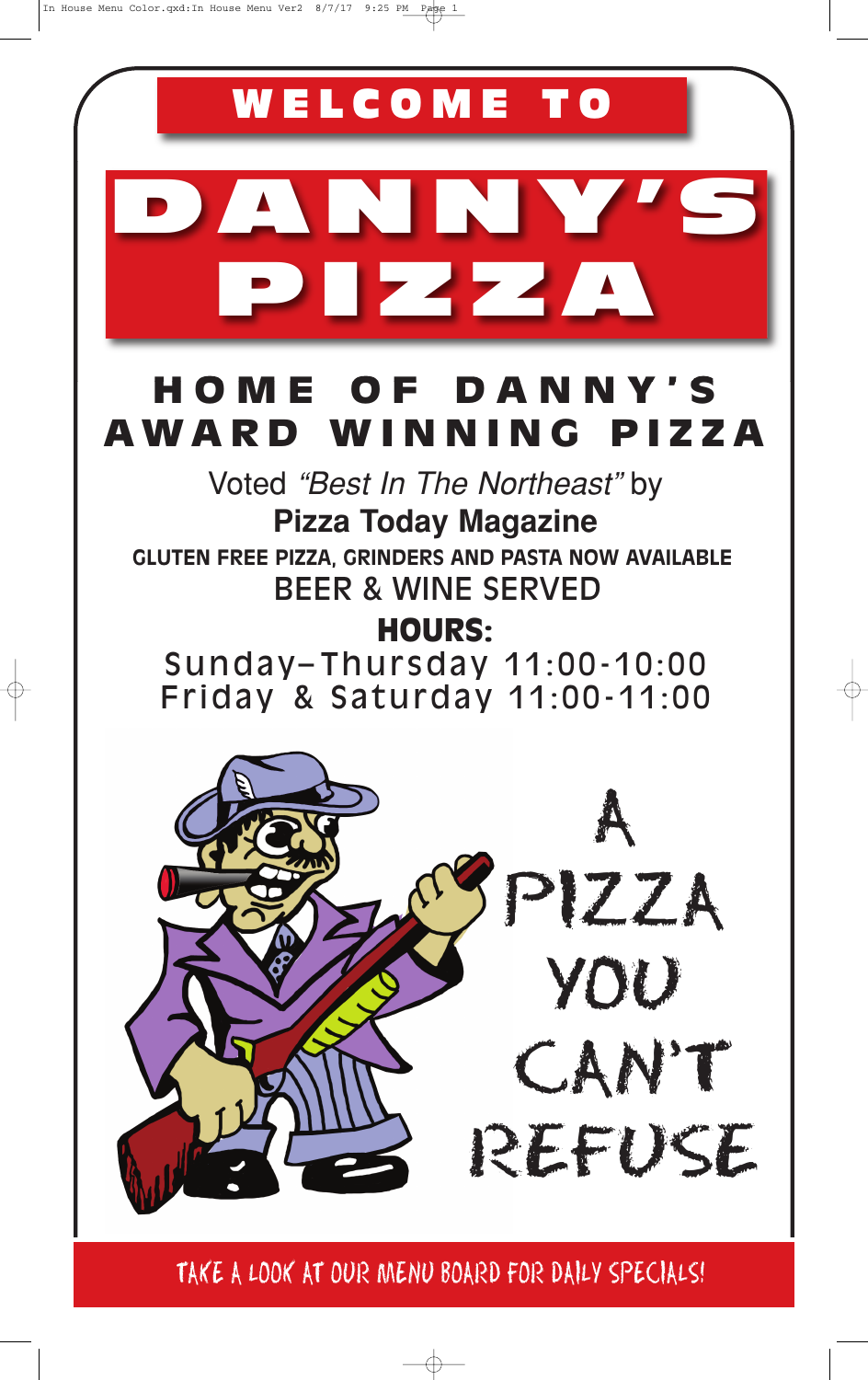# **A P P E T I Z E R S S A L A D S**

| BAKED POTATO SKINS<br>6.50<br>8.25<br>6.50<br>CHICKEN TENDERS<br>6.50<br>6.50                                                                                                                                              |  |
|----------------------------------------------------------------------------------------------------------------------------------------------------------------------------------------------------------------------------|--|
| FRIED CHEESE RAVIOLI<br>6.50<br>4.25<br>SIDE OF MEATBALLS/SAUSAGE                                                                                                                                                          |  |
| 4.25<br>5.75<br>6.50<br>GORGONZOLA BREAD<br>6.50<br>FRENCH FRIES Sm 1.95 Lg<br>2.95<br>5.25<br>4.75                                                                                                                        |  |
| WINGS 6 pc 5.95 10 pcs 8.95 14 pcs 11.25 18 pcs 13.95<br>(SERVED WITH BLUE CHEESE DRESSING)<br>Garlic Romano - Ranch - Sweet-N-Smokey Chipotle<br>Garlic Pepper - Chipotle Cinnamon - Cajun<br>Mild - Medium - $Hot - BBO$ |  |
| NERS                                                                                                                                                                                                                       |  |

All Dinners Include Garlic Bread & Salad with your Choice of Dressing

RIGATONI - ORECCHIETTE - SPAGEHETTI - ZITI:

| With ·                                               |
|------------------------------------------------------|
|                                                      |
| 01d World Sauce (Less spicy, slightly sweeter) .8.25 |
| Luigi Sauce (Creamy Red) 8.95                        |
| Bolognese (Meat Sauce) 9.95                          |
|                                                      |
| Alfredo (Fresh Made) 12.95                           |
| Add:                                                 |
| Meatball or Sausage 2.00                             |
|                                                      |
|                                                      |

### **C A L Z O N E S**

| Loaded with Ricotta Cheese, Mozzarella Cheese and Choice |  |
|----------------------------------------------------------|--|
| of Pizza Items served with sauce on the side             |  |
|                                                          |  |
|                                                          |  |

**S P I N A C H P IES**

| Loaded with Mozzarella Cheese, Fresh Garlic, |  |
|----------------------------------------------|--|
| Potato, Olive Oil and:                       |  |
| SPINACH or BROCCOLI  9.50                    |  |
| with SAUSAGE or CHICKEN 11.00                |  |

# **<sup>S</sup> <sup>O</sup> <sup>D</sup> <sup>A</sup> <sup>D</sup> <sup>E</sup> <sup>S</sup> <sup>S</sup> <sup>E</sup> <sup>R</sup> <sup>T</sup> <sup>S</sup>**

| CHOCOLATE CHIP COOKIE 60 Ea 2/1.00 |  |  |
|------------------------------------|--|--|
|                                    |  |  |
|                                    |  |  |

| TOSSED<br>3.99<br>6.99<br>$\ldots$ lg<br>.SM                                                                                                                                                                                                                                                                                                                                                                                                                                                                                                                                                                               |
|----------------------------------------------------------------------------------------------------------------------------------------------------------------------------------------------------------------------------------------------------------------------------------------------------------------------------------------------------------------------------------------------------------------------------------------------------------------------------------------------------------------------------------------------------------------------------------------------------------------------------|
| with BAKED CHICKEN<br>& CHEDDAR 5m 6.25<br>9.95<br>.lg<br>CHEF, ANTIPASTO, GREEK sm 6.25<br>9.95<br>$\ldots$ lg<br>HOT WING SALAD sm 6.25<br>9.95<br>.lg<br>CHICKEN TENDER SALAD sm 6.25<br>9.95<br>$\ldots$ . lg<br>5.50<br>7.95<br>CHICKEN MANDARIN SALAD<br>7.95<br>Mixed greens, sliced chicken breast, oriental noodles,<br>toasted almonds, and manarin oranges served w/asian<br>sesame ginger dressing on the side<br>TACO SALAD<br>Lettuce, tomato, onions and peppers with our own<br>taco meat and cheddar cheese on top. Served in our<br>homemade taco shell w/ a side of salsa,<br>sour cream and jalepeños. |
| Choice of dressing if you like.                                                                                                                                                                                                                                                                                                                                                                                                                                                                                                                                                                                            |
| <b>CHOICE OF DRESSINGS</b><br>*Ranch • *House • French • Russian<br>Fat Free French • Creamy Italian • Lite Italian<br>*Bleu Cheese • Parmesan Peppercorn                                                                                                                                                                                                                                                                                                                                                                                                                                                                  |
| $\mathbf{I}$                                                                                                                                                                                                                                                                                                                                                                                                                                                                                                                                                                                                               |
| All specialty's are served<br>with fries or wedges and a pickle<br><b>THE RUEBEN</b><br>9.50<br><b>CORNED BEEF</b> or <b>PASTRAMI</b> grilled w/ sauerkraut and<br>swiss cheese served on Danny's fresh grilled bread<br>with 1000 island dressing                                                                                                                                                                                                                                                                                                                                                                         |
| 8" TENDERLOIN STEAK GRINDER 9.50<br>Tenderloin steak grilled to perfiection and served with<br>sautéd onions and mushrooms.                                                                                                                                                                                                                                                                                                                                                                                                                                                                                                |
| <b>CHICKEN TENDERS W/ FRIES</b><br>8.25                                                                                                                                                                                                                                                                                                                                                                                                                                                                                                                                                                                    |
| <b>VEGGIE BURGER W/FRIES</b><br>8.25<br>Lettuce, tomatoes, nions, mushrooms & cheese                                                                                                                                                                                                                                                                                                                                                                                                                                                                                                                                       |
| AFT BEER &                                                                                                                                                                                                                                                                                                                                                                                                                                                                                                                                                                                                                 |
| 160z<br><b>BUDWEISER</b><br>BUD LIGHT Bottle 2.95 . Draft Glass 2.95 . Pitcher<br>8.00<br>LONG TRAIL ALE Glass 3.50 . Pitcher<br>12.00<br>BERKSHIRE BREWERY Glass 3.50 . Pitcher 12.00<br>SAMUEL ADAMS Bottle 3.75<br>NATHANSON CREEK WINES Glass 3.75 . Bottle 12.50<br>Chardonnay, Pinot Grigio, Cabernet, Merlot,<br>White Zinfindel, Reisling, Moscoto                                                                                                                                                                                                                                                                 |



T

|                                                                                             | QUESADILLAS                                                                  |  |  |
|---------------------------------------------------------------------------------------------|------------------------------------------------------------------------------|--|--|
|                                                                                             | All Quesadilla's are served with a side of Jalapeño's, Sour Cream and Salsa. |  |  |
|                                                                                             | <b>CHICKEN</b> Baked chicken, cheddar and Monterey Jack cheese               |  |  |
| <b>STEAK</b> Shaved steak, cheddar and Monterey Jack cheese                                 |                                                                              |  |  |
| <b>MEXICAN</b> Taco meat, cheddar and Monterey Jack cheese and black olives                 |                                                                              |  |  |
| <b>CAJUN</b> Spicy chicken, cheddar and Monterey Jack cheese and Cajun spice                |                                                                              |  |  |
| <b>ITALIAN</b> Italian sausage, cheddar and Monterey Jack cheese w/ side of spaghetti sauce |                                                                              |  |  |
| <b>BBQ CHICKEN</b> BBQ chicken, cheddar and Monterey Jack cheese                            |                                                                              |  |  |
| <b>CHEESEBURG</b> Hamburg, cheddar cheese, onion and ketchup                                |                                                                              |  |  |
| Available in two sizes                                                                      |                                                                              |  |  |
|                                                                                             | Single6.50<br>Double12.50                                                    |  |  |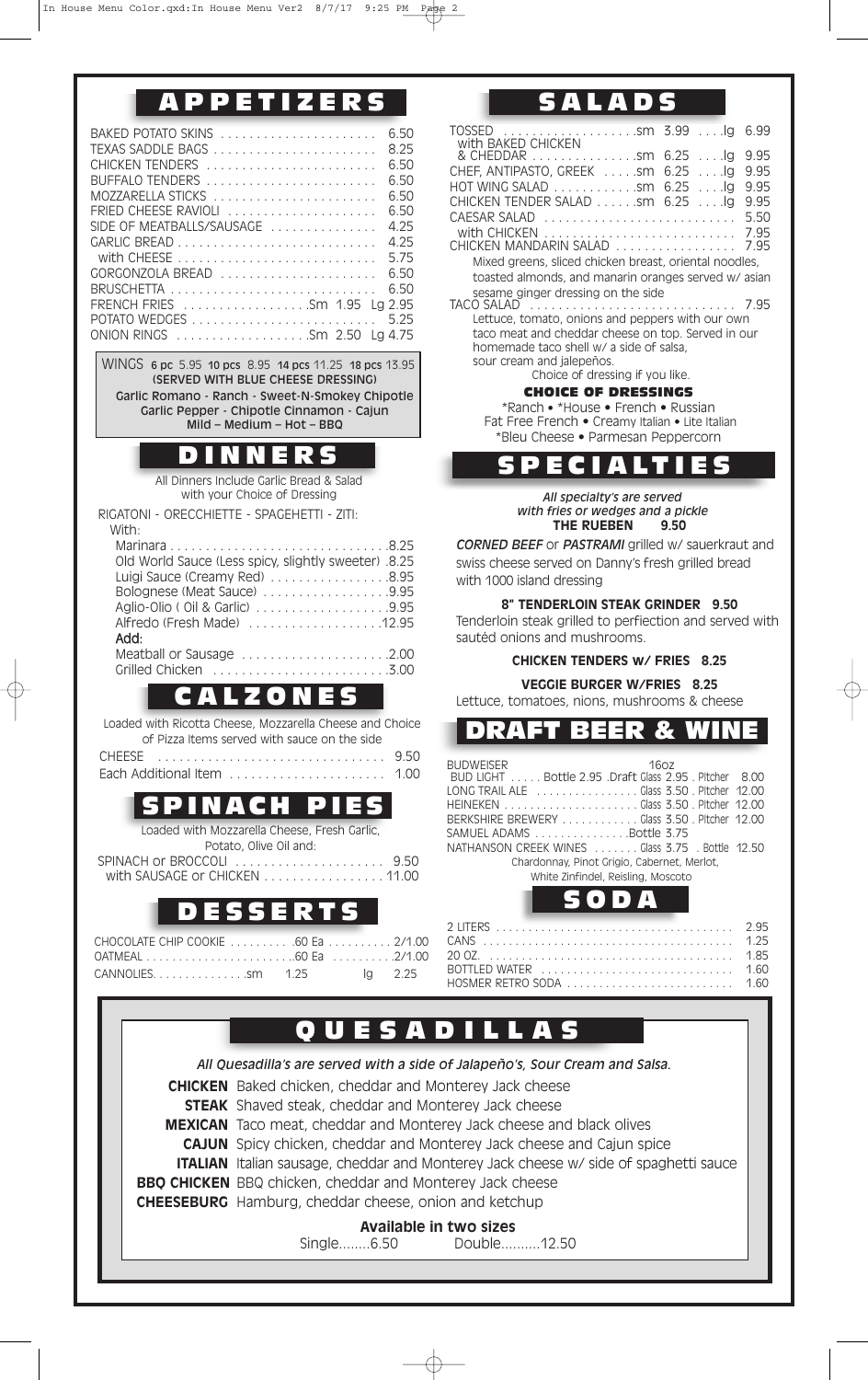### **G R I N D E R S**

|                                         | 1/3(5") HALF(8") WHOLE(16") |                  |
|-----------------------------------------|-----------------------------|------------------|
| MEATBALL 4.50 5.50 10.75                |                             |                  |
| HAM                                     |                             |                  |
| SALAMI 4.50 5.50 10.75                  |                             |                  |
| PEPPER & EGG 4.50 5.50                  |                             | $\ldots$ 10.75   |
| MEATLESS 4.50 6.00 11.75                |                             |                  |
| EGGPLANT 4.50 5.50 10.75                |                             |                  |
| SAUSAGE (Link or Patty) 4.50 5.50 10.75 |                             |                  |
| PEPPERONI4.506.0011.75                  |                             |                  |
| ITALIAN COLDCUT 4.50 6.00 11.75         |                             |                  |
| BAKED CHICKEN 4.50 5.50 10.75           |                             |                  |
| CHICKEN CORDON BLEU 4.50 6.50 12.75     |                             |                  |
| BBQ PORK 4.50 6.00 11.75                |                             |                  |
| CHEESBURGER 4.50 6.50 12.75             |                             |                  |
| CAPICOLA 4.50 6.95                      |                             | 1360             |
| GENOA SALAMI 4.50 6.50                  |                             | $\ldots$ 12.75   |
|                                         |                             |                  |
| ROAST BEEF 4.50 6.95                    |                             | 13.60            |
| CHICKEN CUTLET 4.50 5.50                |                             | $\ldots$ .10.75  |
| CHICKEN PARMIGIANA 4.50 5.50 10.75      |                             |                  |
| TURKEY 4.50 6.00                        |                             | $\ldots$ 11.75   |
| PHILLY STYLE STEAK 4.50 6.50 12.75      |                             |                  |
| PHILLY STYLE CHICKEN 4.50 5.50 10.75    |                             |                  |
| BAJA CHICKEN 4.50 6.95                  |                             | $\ldots$ .13.60  |
| VEGETARIAN 4.50 5.50                    |                             | $\ldots$ . 10.75 |
| AMERICAN COLDCUT 4.50 6.00              |                             | 11 75            |
| PASTRAMI                                |                             |                  |
| PASTRAMI REUBEN STYLE 4.50 6.95 13.60   |                             |                  |
| RIT                                     |                             |                  |
| VEAL PATTY 4.50 5.50 10.75              |                             |                  |
| REAL VEAL N/A 9.50 18.75                |                             |                  |

#### \*Any 1/3 Grinder (Kaiser, white or ww) \*excluding REAL VEAL

**GRINDER FIXINGS**

Lettuce • Tomatoes • Peppers • Onions • Black Olives Pickles • Jalapenos • Banana Peppers Mayonnaise • Oil & Vinegar • Mustard Cheese Selections: American • Provolone • Swiss Cheddar • Pepperjack • Monterey Bacon \$1.00 per half • Extra Cheese \$.75 per half

## **C L U B S A N D W I C H E S**

*Choice of Ham-Turkey-Roast Beef (white or whole wheat) with lettuce, tomato, bacon and mayo Served with french fries* **8.25**

# **W R A P S**

**ALL WRAPS ARE MADE WITH LETTUCE, TOMATO AND CHEDDAR CHEESE (ONIONS UPON REQUEST) SERVED WITH CHIPS \$6.50**

**DELUXE {SERVED WITH FRIES OR WEDGES) \$7.75**

- **#1 THE ALL AMERICAN**
- Ham, Turkey, Mayo
- **#2 THE BIG TUNA** Freshly made Tuna Salad
- **#3 THE HOT ONE**
- Sliced Chicken Breast w/ Buffalo Wing Sauce **#4 HAIL CAESAR**
- Baked Chicken, Romaine Lettuce, Caesar Dressing **#5 ON THE RANCH**
	- Baked Chicken w/ Ranch Dressing
- **#6 CALIFORNIA CHICKEN**
- BREADED CHICKEN, BACON, SOUR CREAM RANCH **#7 THE HAM**
- Ham, Mayo
- **#8 ROAST BEEF**
- Danny's own Roasted Top Round
- **#9 THE GOBBLER**
- Turkey, Mayo
- **#10 LIL MEXICO** Taco Seasoned Ground Beef
- **#11 THE VEGETARIAN**

### Fresh Sautéd Vegetables

- **#12 MANDARIN CHICKEN** Just like the salad, in a Wrap
- **#13 BAHA CHICKEN**
	- Grilled Chicken, Bacon, BBQ Sauce and Chipltle Mayo

**K I D S K O R N E R**

| GRILLED CHEESE W/FF  4.50                      |      |
|------------------------------------------------|------|
| CHEESEBURGER W/FF  5.00                        |      |
| CHEESE PIZZA                                   | 5.00 |
|                                                |      |
| CHICKEN TENDERS W/FF  5.00                     |      |
|                                                |      |
| W/ 1 MEATBALL  4.75                            |      |
|                                                |      |
|                                                |      |
| Pasta dishes served with Bread or Garlic Bread |      |



**Burgers and Chicken Sandwiches**

6 ounces of 90% hand formed ground beef\* patty, or 6 ounces of 100% chicken breast (not a patty or ground) and served with lettuce, tomato, pickle spear and your choice of cheese; American, provolone, swiss, cheddar or pepper jack. All burgers are served on a kaiser roll with potato wedges or french fries.

**Classic Burger**- Served as above **\$6.**



#### **Designer** Burgers

**Hawaiian Burger** - Teriyaki sauce, pepperjack cheese and fresh grilled pineapple

**Pizza Burger** - sliced pepperoni, sauce and provolone cheese

**Gorgonzola Burger** - Gorgonzola cheese, sandwiches between two 3 ounce patties and covered w/ american cheese

**Shroom Burger** - Smothered with lots of fresh sautéd mushrooms and choice of cheese (we never use canned mushrooms on our burgers or pizza)

**Bacon Cheddar Burger** - Tangy cheddar cheese mixed in with the burger and melted on top with plenty of bacon **Onion Burger** - Lots of onions mixed in with the burger topped off with a slice of Bermuda onion

**Pepper Burger** - Loaded with lots of Danny's fresh roasted peppers

**Bacon Ranch Burger** - Sliced bacon and our own sour cream ranch dressing on the side

**Cajun Burger** - Cajun spice mixed in and on top, served with Melinda's hot sauce on the side

**Philly Burger** - Sautéd mushrooms, onions and peppers

**Classic Chicken**- Served as above



**Designer Chicken Sandwiches BBQ Bacon Chicken** - Danny's own BBQ sauce and crispy bacon

**Teriyaki Chicken** - Fresh grilled chicken and teriyaki sauce

**Italian Chicken** - Italian seasoning with a slice of cappicola and side of spaghetti sauce

**Crispy Chicken** - Same as the classic, but with breaded and deep fried chicken breast

**Marinated Chicken** - Chicken breast marinated in Danny's own italian dressing

**Cajun Chicken** - The Classic loaded with cajun seasoning and served with Melinda's hot sauce on the side

**Cordon Bleu** - A slice of ham and provolone with parmesan peppercorn dressing

**Philly Chicken** - Sautéd mushrooms, onions and peppers

**To go with's...Side of Sautéd Mushrooms, Roasted Peppers or Sautéd Onions \$.75each Extra** Cheese

\*Thoroughly cooking meats, poultry, seafood, shellfish or eggs reduces the risk of food borne illness.